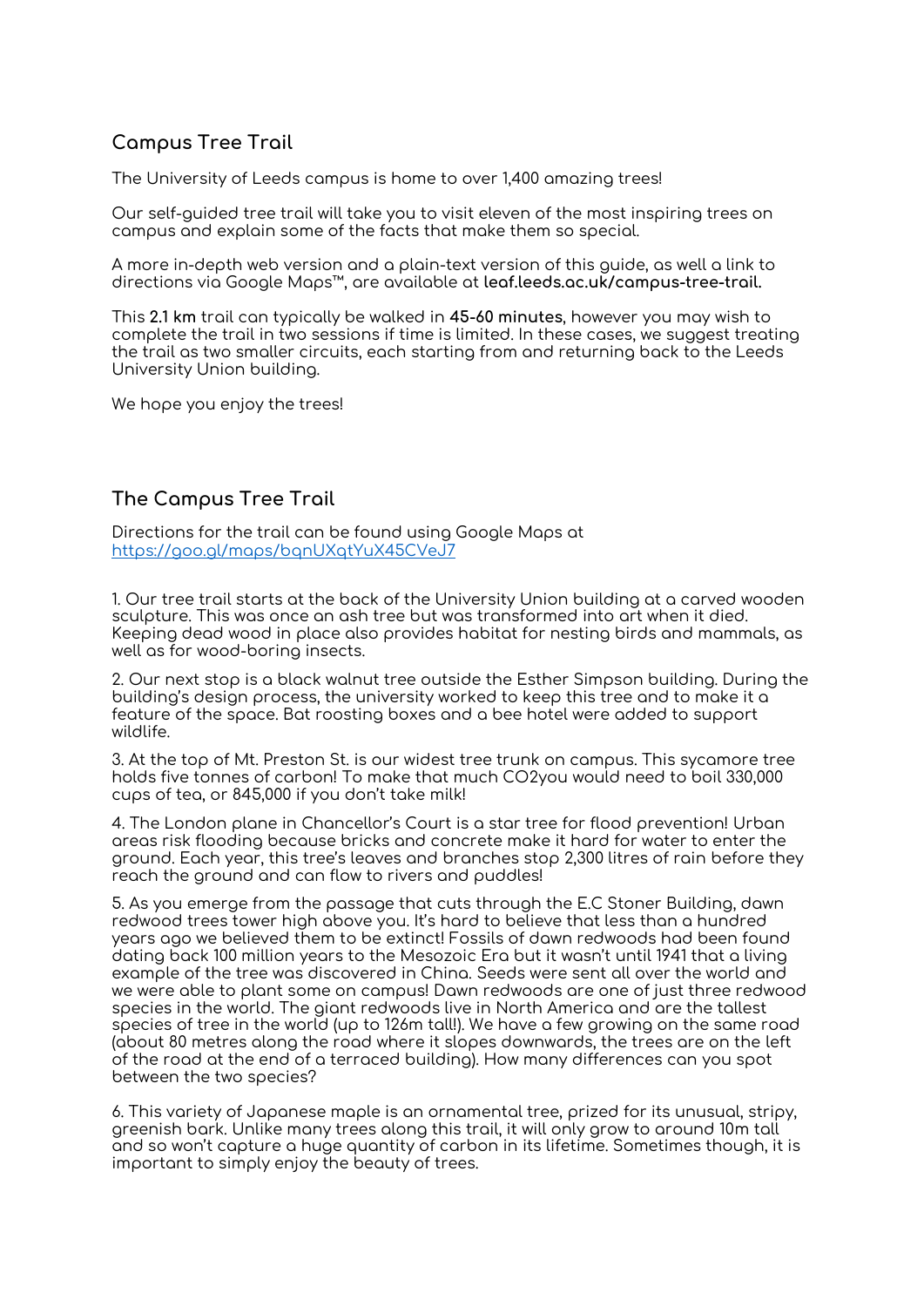7. Opposite the front of the University Union building is a green space, shaded by common lime trees. Unlike the citrus fruits, these trees are native to the UK and support wildlife on campus, especially pollinators like bees! Trees in social spaces provide shade on sunny days and shelter on rainy ones, making the campus a much nicer place to be.

8. European ash trees, like this one on Lifton Place, account for 8% of all trees on campus, storing 61 tonnes of carbon! Sadly however, ash trees in the UK are at high risk from diseases and pests. While we try to protect these trees, it is important that we consider which species might be most resilient to harm in the future when we plant new trees on campus.

9. Although we try to not to cut back our big campus trees, sometimes a cut is necessary to keep them healthy and to make sure the people and buildings around them are safe. This sycamore was heavily pruned (you can still see where the big branches were cut away) but look at how much new growth there has been! Trees can recover from a lot of disturbance if managed with care and understanding.

10. Like many of our largest trees on campus, the biggest beech tree can be found in St. George's Field. As well as holding 2.6 tonnes of carbon, this beech is great at cleaning the air on campus. Every year it scrubs almost a kilogram of pollution from the air, which could otherwise lead to lung disease and production of acid rain.

11. The white willow of St. George's Field is our final stop on the trail. Until recently, it held over five tonnes of carbon, but damage from high winds has caused it to lose some big branches. Old and damaged trees are vital habitat for lots of campus wildlife!

Thank you for joining our tree trail! Once you have visited all our star trees, why not keep exploring?

There are many more amazing trees on campus and Saint George's Field (where our trail ends) has lots of inspiring trees we weren't able to include in this trail. It's also a great place to relax, spot some wildlife, and generally enjoy the nature on campus!

All our campus trees are identified on the i-Tree map and you can even find information about their size and the carbon they store at **leaf.leeds.ac.uk/projects/itree**

## **i-Tree Leeds**

This tree trail was made possible through the i-Tree Leeds project. During the summers of 2017 and 2018, staff and student volunteers measured and identified every tree on the university campus. This allowed us to calculate that our 1,400 trees on campus store over 500 tonnes of carbon!

It's now possible to find information for each campus tree via the online map at **leaf.leeds.ac.uk/projects/i-tree**. Though the map legend, you can explore our 130 tree species, the size of individual trees, the carbon they store, and the pollution each tree is able to remove.

Understanding the value that each tree brings can help us to protect them, as well as to plant more trees in the future.